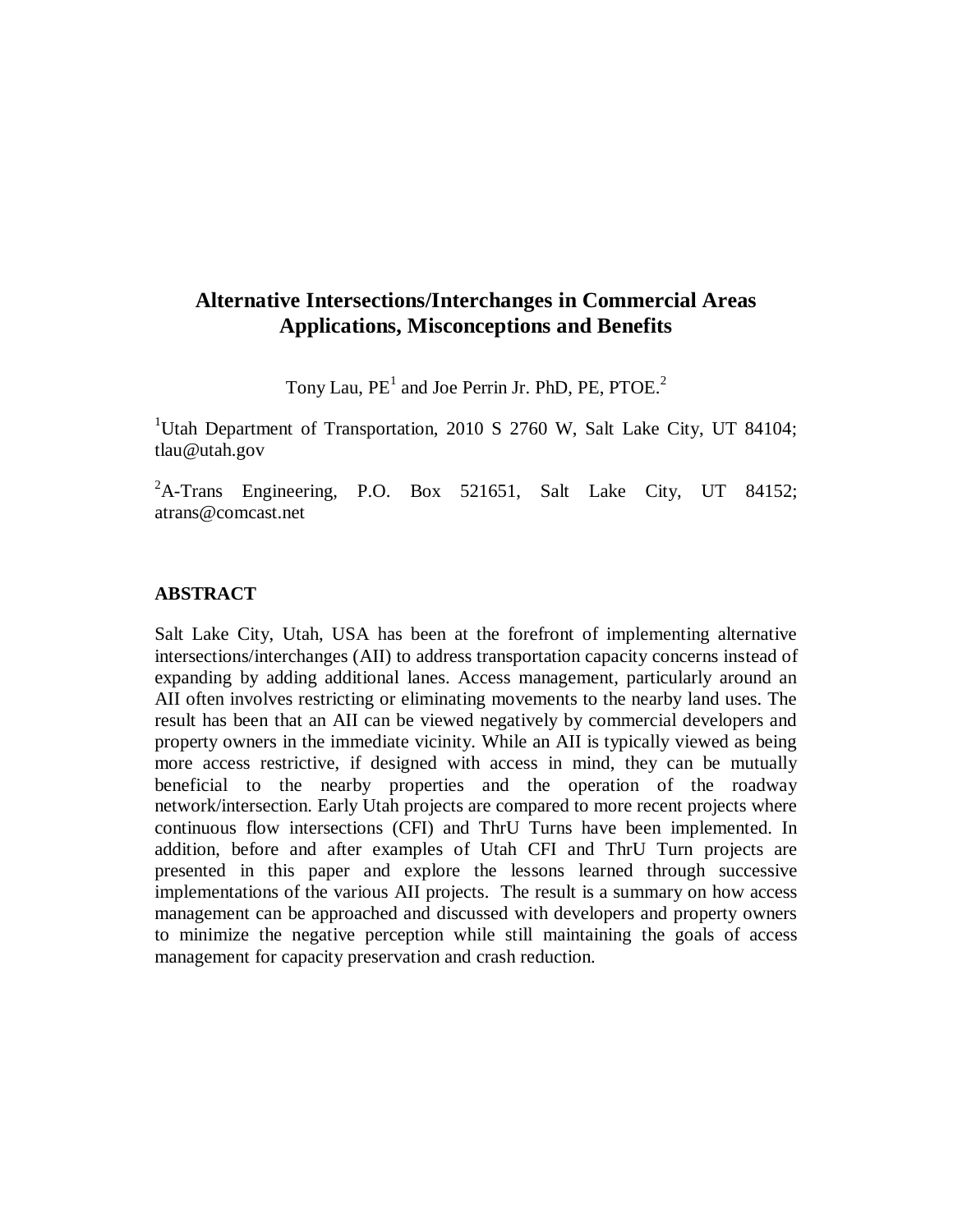#### **INTRODUCTION**

 Alternative Intersection/Interchange (AII) designs are being implemented throughout the Salt Lake City metropolitan area to address congestion issues in urban areas. There is always a need to either expand traditional capacity or be more efficient in providing the capacity.

 Because AII projects use non-traditional movements to improve intersection operations, they do not necessarily meet a driver's expectation when approaching the intersection. This makes access to adjacent properties a critical issue when designing a safe and functional intersection.

 This paper examines implementation and design of accesses in the vicinity of two different types of AII: the Continuous Flow Intersection (CFI) and the median U-turn crossover, branded in Utah as a "ThrU Turn" intersection.

 Utah looked to transfer AII concepts in order to address the congestion concerns at critical intersections. These intersections have been built at higher speed intersections and also near freeway interchanges that were experiencing queueing from the critical intersection back onto the mainline freeway. Since 2007, the Utah Department of Transportation (UDOT) has converted 9 intersections to a CFI configuration and 4 to ThrU Turn intersections.

 In this paper, lessons learned from early implementations as well as best practices developed in later projects will be discussed. Recommendations and considerations for both access management and public involvement are presented.

#### **BACKGROUND**

 An AII is defined as an intersection treatment that minimizes the addition of traditional auxiliary lanes to increase capacity and instead looks to reduce turning movement conflicts in order to reduce signal phasing inefficiencies at critical intersections. Two and three phase signalized intersections are more efficient than higher phased intersections because the lost time is reduced and traditionally conflicting movements can occur at the same time.

#### **Continuous Flow Intersections Defined**

 A CFI is an intersection that moves left turn conflicts from the primary intersection to an upstream intersection where the left turns cross-over oncoming traffic before entering the primary intersection. Figure 1 illustrates how a driver queues to make a left turn movement at the crossover. This early crossover eliminates conflict points in the primary intersection. A CFI can utilize this crossover left turn on any or all of the legs of the intersection based on traffic patterns. In Utah, most of the implementations



have been for the major street only, but one intersection discussed later in this paper has crossovers installed on all 4 legs.

 As Figure 1 identifies, the CFI allows for a secondary signalized location in close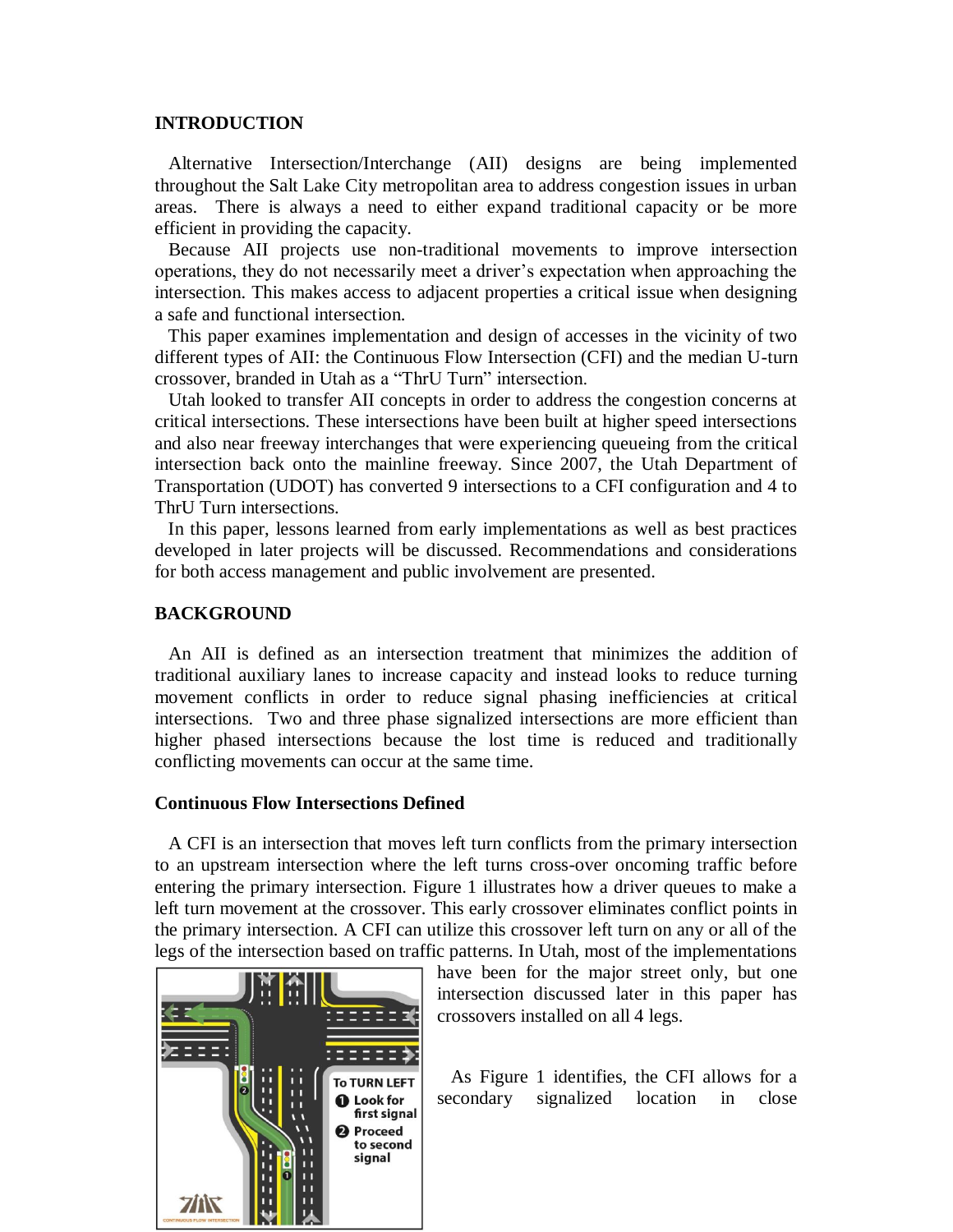proximity to the primary intersection. The principal concern for commercial developments is ingress access. Typically, busy intersections are desirable for commercial developers. Access is a concern if driveways are too close to the main intersection as they will become difficult to use because of conflict points and congestion in the functional area of the intersection.

 A two legged CFI reduces the total conflict points from a traditional signalized intersection from 32 to 30 and also changes left turn crossing conflicts to angle

**Fig. 1. Left turn diagram for a CFI<sup>1</sup>**

conflicts. This offers potential for reduction of left turn collisions and potential for an increase in angle crashes. $<sup>1</sup>$ </sup>

#### **ThrU Turn Intersections Defined**

 A ThrU Turn intersection is an intersection that prohibits left turn movements at the critical intersection and provides U-turn movements at the secondary intersections where more capacity is available. This moves the critical left turn movement to a mid-block crossover point where a two-phased signalized intersection is less impactful. Figure 2 shows this U-turn movement and how a driver can make a left turn by utilizing a U-turn bulb out.

 These U-turn areas can be installed on 2 legs to eliminate a protected left turn phase for one of the roads or on 3-4 legs to eliminate protected left phases for both roadways. This allows the main intersection to operate more efficiently with just two signal phases. In Utah, the two projects that this paper highlights shows both a 3 U-turn configuration and also a 4 U-turn configuration.



**Fig. 2. Left turn diagram for a ThrU Turn.**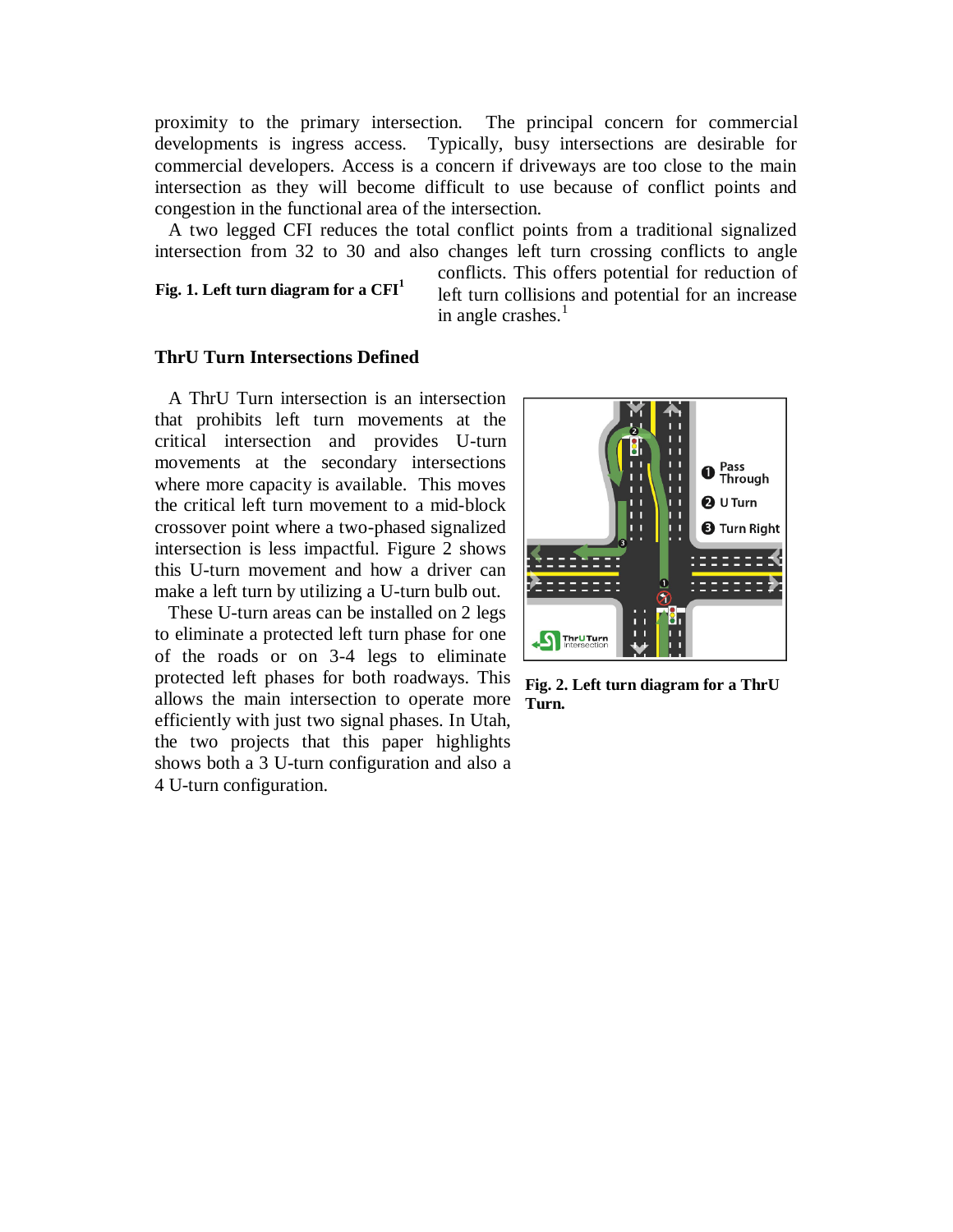### **CONTINUOUS FLOW INTERSECTION PROJECTS**

 The Utah test corridor for CFI projects is Bangerter Highway, a limited access, high speed highway. The signal spacing is approximately 1.6 km (1 mile) between the signals and there are no private accesses. Limited access is important because one of the major concerns for a CFI is the need to restrict access in the functional area of the intersection. The high speed corridor and its existing configuration with no private access makes this corridor an ideal candidate for retrofitting intersections with a CFI.

## **3500 South and Bangerter Highway CFI**

 At the intersection of 3500 South and Bangerter Highway was the first CFI constructed in Utah. It is a 2-legged CFI with the Bangerter Highway having the crossover. The result is the ability to increase the amount of east-west signal time because the CFI allows the north-south through and left movements to occur simultaneously. In addition, the east-west channelized into free right



**Fig. 3. Bangerter Highway and 3500 South, North Approach** right turn movements are

turn movements. The expanded CFI did require more ROW than the traditional intersection but no existing accesses were closed. This represented Utah's first and most conservative CFI regarding access. Figure 3 shows the north leg of the 3500 South and Bangerter Highway crossover left and free right turn bypass lane.

## **4100 South and Bangerter Highway CFI**



 With the success of 3500 South, other intersections were investigated along the Bangerter Highway corridor. The 4100 South and Bangerter Highway intersection is the first location for a 4-legged CFI in Utah. This location also required that the engineer's address the existing accesses

**Fig. 2. Bangerter Highway and 4100 S, East Approach** along 4100 South that are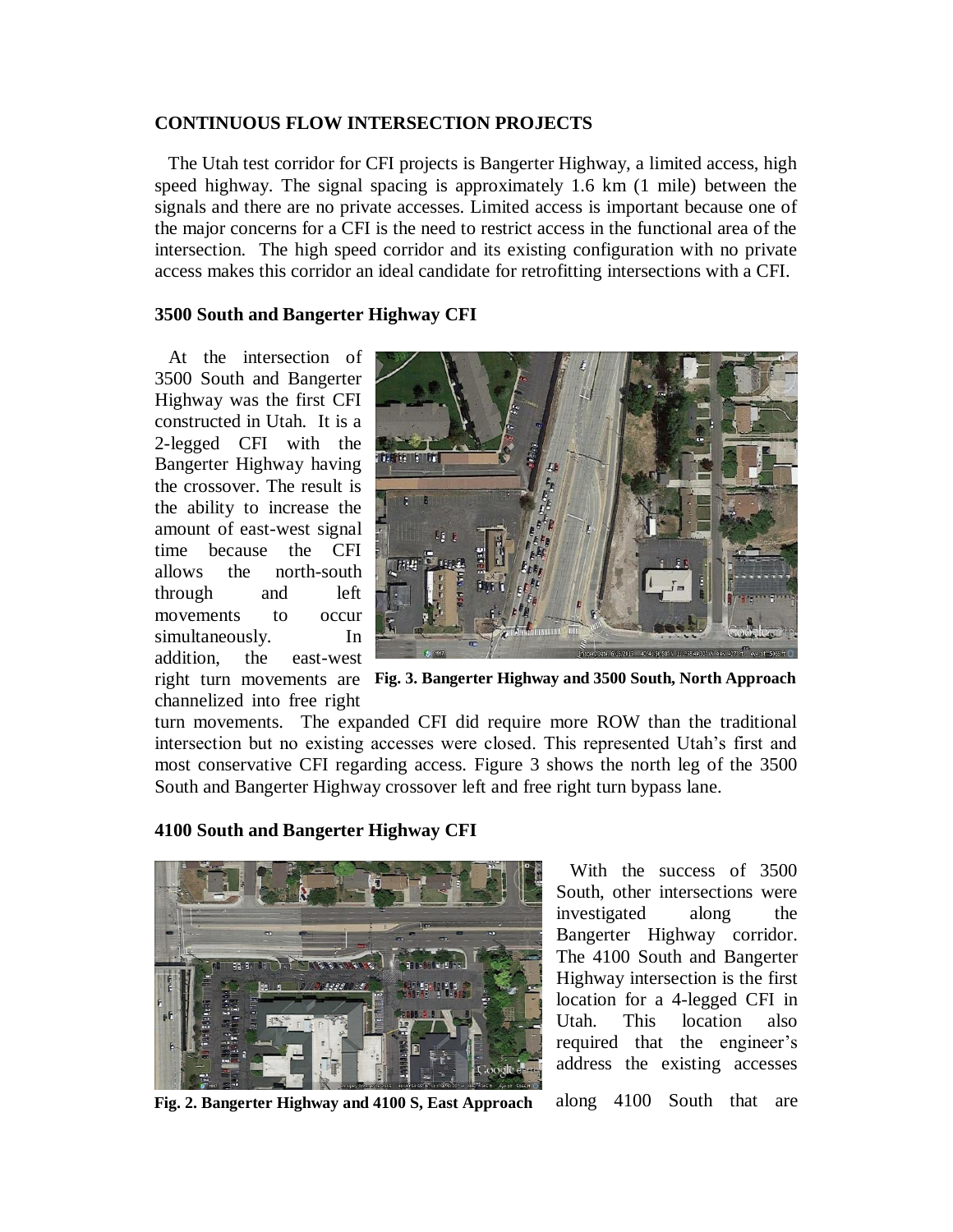serving the Granger Medical Complex. Eliminating the accesses or restricting all to right-in right-out (RIRO) would have had substantial impacts to the center's traffic. The project team determined that the ingress to the medical facility was a crucial access for that facility. The logical point to allow access was at the crossover signal. This allows both ingress and egress from the site. While left turn egress could not be maintained, the site now has a signalized entrance that allows a protected left turn into the site. This opportunity exists for the crossover side of the roadway (westbound traffic). Eastbound traffic is restricted to RIRO accesses. Figure 4 shows the eastern approach of the intersection at 4100 South and Bangerter Highway.

## **5400 South and Redwood Road CFI**

 At 5400 South and Redwood Road, the CFI was installed restricting accesses at the crossover and instead providing only RIRO accesses. Since that initial design, both crossovers were converted to allow access into the commercial sites. Figure 5 shows the eastern approach. Note that that adding the access at this location allows for both right and left in and

also a right out  $(3/4$  movement) of the access making it easy for shopping center patrons to get to the site.



**Fig. 5. 5400 South and Redwood Road, East Approach**

## **CFI Lessons Learned**

 Allowing access to commercial areas at the crossover signal has actually led to better access for the commercial centers. In the past, they had unsignalized accesses that, due to congestion, were functioning as RIRO access points during peak periods. With the new crossover signals, the sites now benefit from a  $\frac{3}{4}$  movement signalized intersection, 400-600 feet from the main intersection.

 Utah started with a very conservative CFI design because of the new concept and have progressed into using the CFI as not only a capacity enhancement tool but also as an asset for access management for nearby commercial developments. It should be noted that the non-crossover side of the street is restricted to RIRO accesses for approximately 1,000 feet. Therefore, the benefits are for larger commercial development and not the pad or strip mall commercial areas.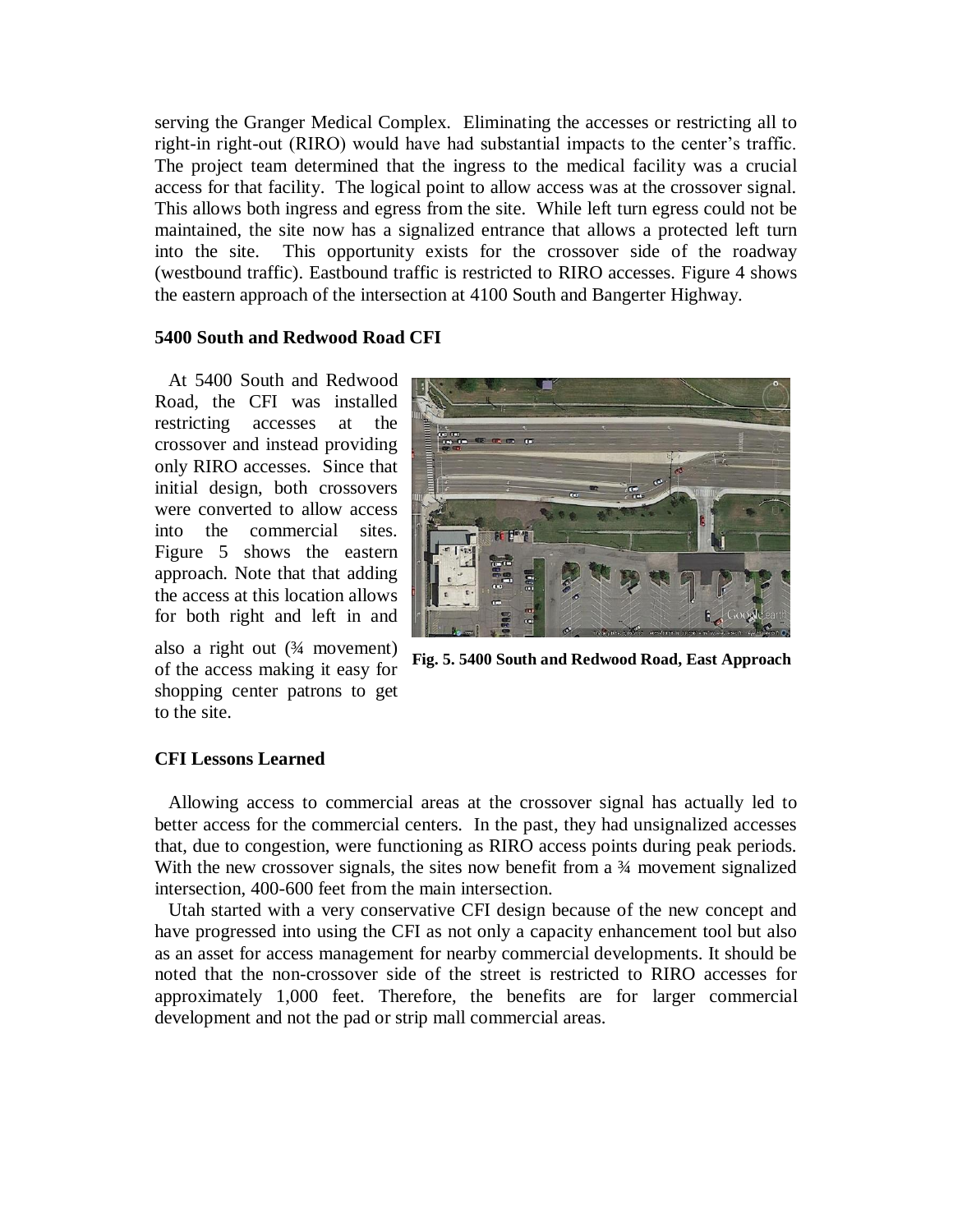### **THRU TURN INTERSECTION PROJECTS**

 The CFIs are successful in Utah, but not the only method that UDOT has used to eliminate left turn movements at critical intersections. The ThrU allows for the left turn movements to be placed at a secondary, less congested, intersection and requires drivers to travel out of direction and then make a U-turn at the secondary signalized intersection. The benefits to using this type of intersection include better operations, conflict point reduction, and providing enhanced access to local businesses in the vicinity.

# 2450 SOUTH (PIONEER **STATE STREET/US-89 MINUTEMAN DRIVE**  $\overline{15}$

## **12300 South State Street, Draper, Utah, USA**

**Fig. 6. Overview Draper ThrU Turn project area.**

 In Draper Utah, the frontage road system on either side of I-15 is very close to the 12300 South interchange. The eastern frontage road intersection is only 125 m (410 ft) from the interchange as shown in Figure 6. The ThrU Turn final design has three bulb outs and allows all left turn movements to be accommodated. Because there is no bulb out on the west leg due to a freeway interchange,

westbound left turns are required to make a right turn

and utilize the north bulb out to U-turn rather than proceeding through the intersection and making the U-turn after as is typically the design for median U-turn intersections.

 Before moving to this solution, UDOT performed extensive modeling to determine whether or not this configuration would be effective in reducing congestion in the area. Because it was the first intersection of this type in the State, UDOT commissioned a before and after study. Table 1 shows before and after volumes at the main intersection and that total volumes through the intersection remain for the most part unchanged in the after condition.

| Leg   | <b>Total Volume Before</b><br><b>Total Volume After</b> |      |
|-------|---------------------------------------------------------|------|
| North | 1051                                                    | 945  |
| South | 678                                                     | 577  |
| East  | 1674                                                    | 1902 |
| West  | 1997                                                    | 1933 |

**Table 1. PM Peak Volumes Before and After at 12300 South and State Street<sup>2</sup> .**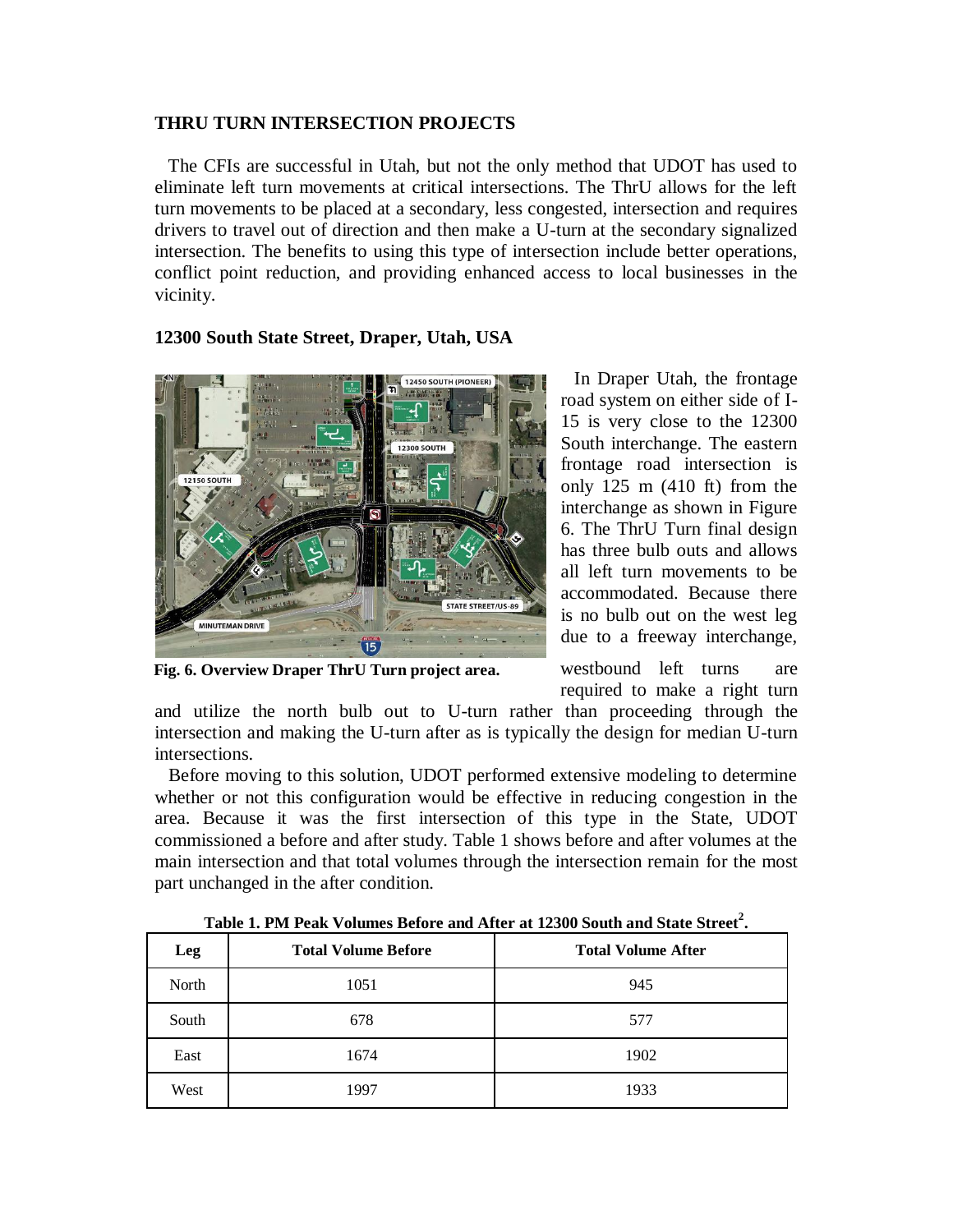The study also showed that even with the additional out of direction travel for several movements, overall travel time through the intersection was reduced by an average of 16 seconds per vehicle while serving approximately the same volume of vehicles. Figure 7 shows the increase or decrease in travel time per movement. Overall, the total travel time for the intersection was reduced approximately 15 seconds (about 16%).



PM Driving Travel Time Comparison (min:sec)

 Vehicles from the major legs had modifications to the movements that drivers would need to make in order to access to the businesses in each quadrant. Access to the southwest and southeast quadrants from the West leg would remain largely unchanged, while access to the northeast quadrant would be enhanced by the bulb out. Lastly, for traffic going to the northwest quadrant access required going through two of the bulb-out signals to access business in this quadrant for traffic coming from the West.

 For traffic coming from the east, access to the northeast and southeast quadrants is largely unchanged, while access to the northwest and southwest quadrants requires traveling through the bulb-out on the north leg of the intersection. Most volume for the area is coming from one of these two directions, it is clear that there are some major impacts to the northwest quadrant with this reconfiguration as any access except access from the north must use at least one bulb out to access businesses in this quadrant.

 This change is seen as very significant to business in the area. A before and after study was conducted to observe the economic impact to the area. Table 2 shows that the southeast quadrant had a positive change and was largely unaffected by the reconfiguration. The northeast and southwest quadrants remained somewhat flat and there was a decrease to the northwest quadrant. The decrease in the northwest quadrant may be related to a gas station and convenience store located in this quadrant in the before condition that closed shortly after the project was complete. Since the project, several commercial developers have considered redeveloping the property to a use that relies on destination traffic rather than pass by traffic.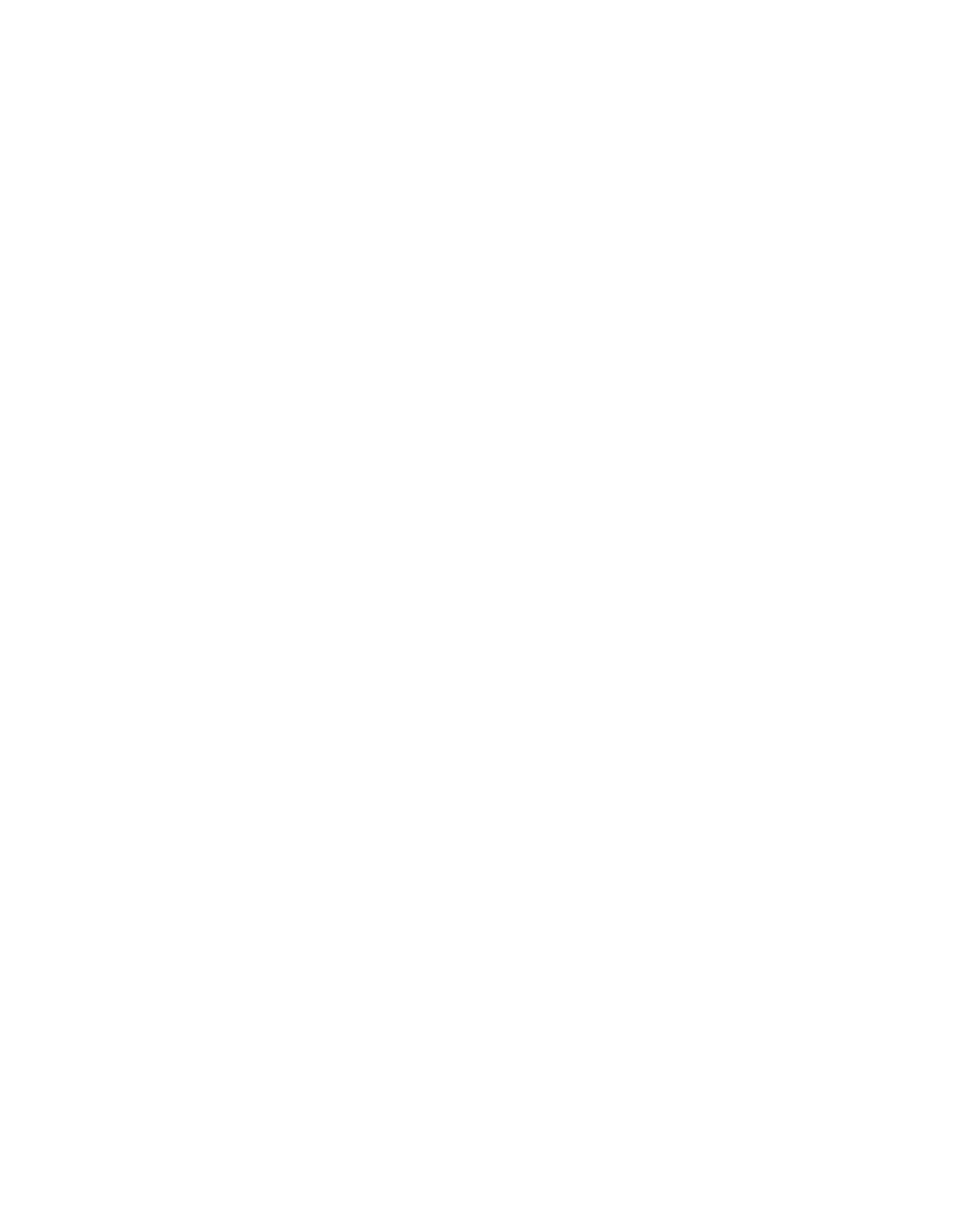| THOIC <b>Secondition</b><br>$\sigma$ and $\sigma$ and $\sigma$ and $\sigma$ and $\sigma$ and $\sigma$ and $\sigma$ and $\sigma$ and $\sigma$ |           |           |           |           |
|----------------------------------------------------------------------------------------------------------------------------------------------|-----------|-----------|-----------|-----------|
|                                                                                                                                              | 2009      | 2010      | 2011      | 2012      |
| NW Quadrant                                                                                                                                  | \$17,972  | \$16,402  | \$16,073  | \$14,106  |
| NE Quadrant                                                                                                                                  | \$179,875 | \$176,851 | \$185,004 | \$178,525 |
| <b>SE</b> Quadrant                                                                                                                           | \$146,434 | \$155,213 | \$166,268 | \$175,070 |
| <b>SW</b> Quadrant                                                                                                                           | \$58,454  | \$52,675  | \$56,418  | \$57,141  |

**Table 2. January - June Sales Tax Revenue Totals by Quadrant (in USD)<sup>2</sup> .**

 This project reconfigured access to a large commercial area that surrounded a single intersection and accomplished an overall minimal impact to business while improving travel time through the intersection and significantly reducing delay. However, the project did not impact all adjacent landowners positively as some properties require redevelopment to be successful under the new configuration of access.

#### **Hill Field Road, Layton, Utah, USA**

 This project in Layton Utah is an example of Utah's latest efforts to relieve congestion and at the same time provide access to the many businesses in the corridor. The project is eliminating all left turns at a very busy intersection west of an interchange with Interstate 15 (I-15). The project also eliminated left turns and through movements from the minor road on an intersection just east of the same interchange. A diagram of the changes made during the project can be seen from Figure 8. In addition to the intersection improvements, non-traversable median islands were installed to help reduce conflict points throughout the corridor.

 To help with access, a bulb out signalized intersections were built in strategic locations to accommodate movements into businesses including an indoor shopping mall located at the northeast corner of the I-15 and Hill Field Road. Other



improvements included in the project, but not discussed in this paper, include converting the interchange type from a diamond configuration to a single point urban interchange (SPUI) and an intersection improvement on a nearby intersection. This combination of treatments was the preferred alternative at a January 2014 open house after studying and evaluating 24 options to reduce congestion in the area.

 These improvements include reducing conflict points throughout the project area by adding a non-traversable median curb, but still allowing reasonable access to businesses because of the increased opportunities for U-

turns at the newly installed bulb outs. Seven accesses along Hill Field Road and 3

**Fig. 8. Overview Layton interchange project area.**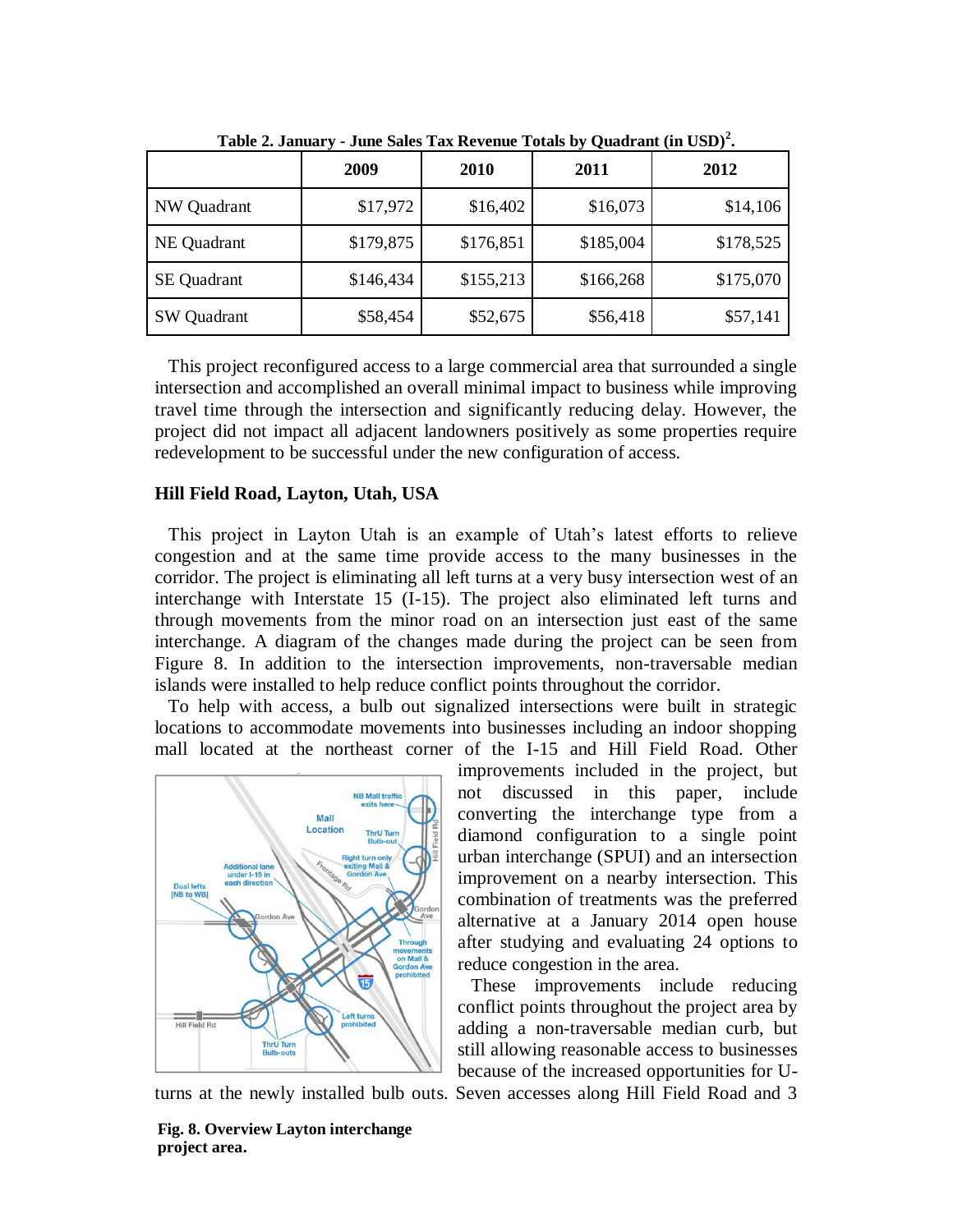additional accesses along Main Street (SR-126) were restricted to RIRO movements which further reduces the conflict points throughout the corridor. In total, the project reduced conflict points by approximately 50 percent.

 Unlike the first ThrU Turn project in Draper, this project incorporates an additional bulb out so that all four primary directions of the arterials in the vicinity have a nearby opportunity to make the U-turn movement.

 The bulb outs in this project were also located at key locations to allow separation for the operations of the primary intersection, but to also match with key entry points into commercial shopping centers in the immediate vicinity of the project area. These bulb outs have both a U-turn movement as well as an ingress and egress to the adjacent businesses. This type of bulb out can enhance the access to existing businesses compared to the no build option. This is because this area was often congested to the point where left turn movements into the developments within the project were not easily made.

## **ThrU Turn Lessons Learned**

 When comparing the Draper and Layton projects, several best practices have emerged with implementing this type of AII. In both projects, UDOT invested significant resources and spent time on public education and involvement. With the Draper project, the approach was to educate drivers and business owners on the benefits of the project and how to navigate this AII that was new to the State of Utah. In Layton, the public involvement efforts were focused on building a strong partnership with Layton City officials to jointly message that something had to be done in the area to help with traffic. As UDOT worked with the City, they were presented with the choice of trying something new and innovative or doing nothing because traditional alternatives for the area were cost prohibitive. The City was able to take this message to leaders who all agreed that something had to be done. This collaborative approach with the City was critical to ensure that both UDOT and the City were both able to communicate a unified message. Patrick Cowley, UDOT project manager explained the message in an interview: "We can't leave it the way it is, and the ThrU Turns are the best alternative." This choice proved to be very effective and helped significantly with public acceptance of the project.

 Another key difference between both projects is the addition of the 4th leg bulb out on the opposite side of the freeway on the Layton project. This provided additional mobility and access to businesses in all quadrants to allow for less out of direction travel so that impacts to a single quadrant of the area would be minimized.

#### **CONCLUSION**

These projects in Utah were completed to address congestion concerns of the primary intersections and they have improved mobility in the areas where the intersections have been improved. Additionally, each of the projects have reduced or moved conflict points so that each of the major intersections have less conflict points. UDOT is hopeful that the projects will show an improvement to safety in the new configurations.